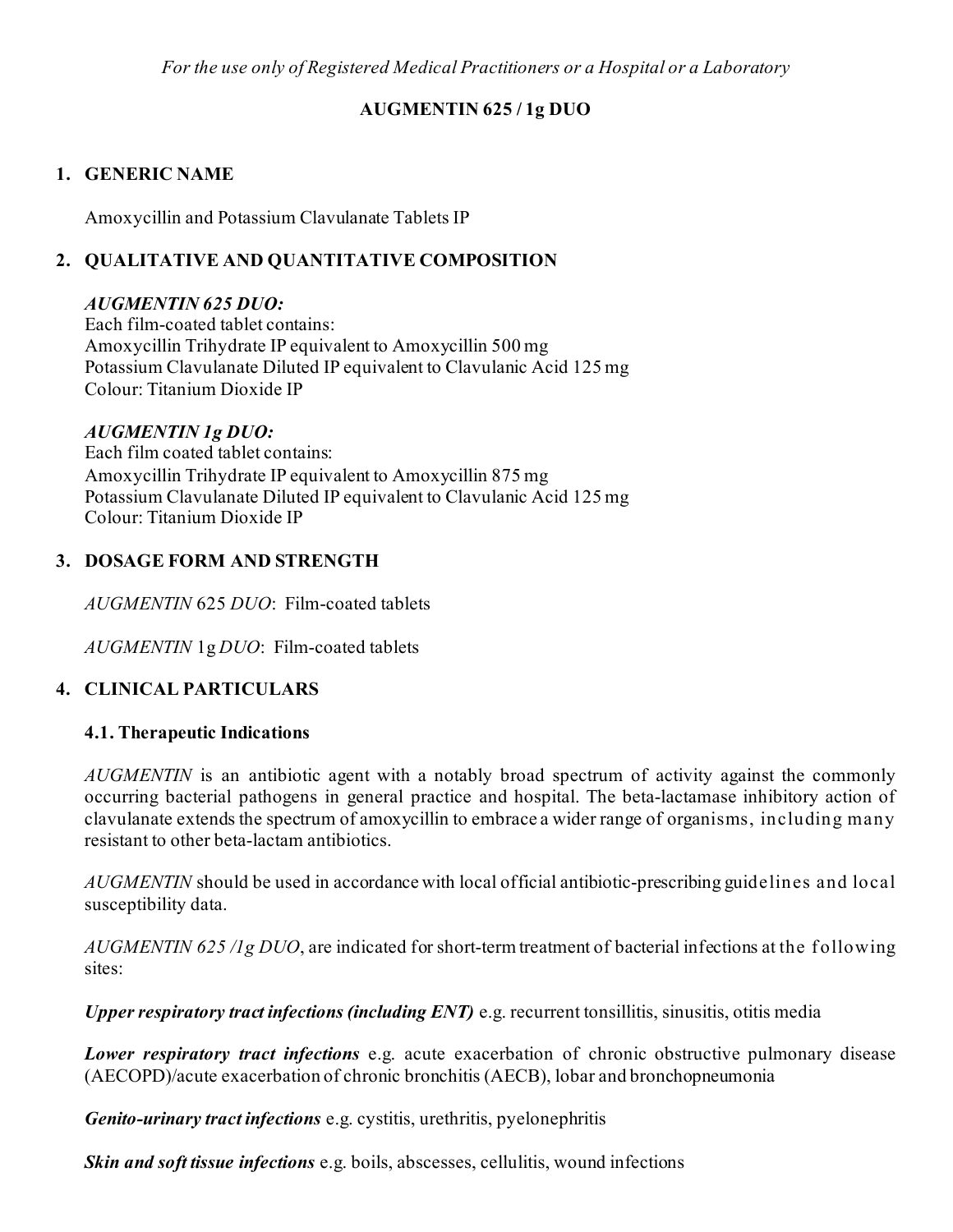## *Bone and joint infections* e.g. osteomyelitis

*Dental infections* e.g. dentoalveolar abscess

*Other infections* e.g. septic abortion, puerperal sepsis, intra-abdominal sepsis

Susceptibility to *AUGMENTIN* will vary with geography and time (see *5 Pharmacological Properties, 5.2 Pharmacodynamic Properties*for further information). Local susceptibility data should be consulted where available, and microbiological sampling and susceptibility testing performed where necessary.

## **4.2. Posology and Method of Administration**

Dosage depends on the age and renal function of the patient and the severity of the infection.

To minimize potential gastrointestinal intolerance, administer at the start of a meal.

The absorption of *AUGMENTIN* is optimized when taken at the start of a meal.

Tablets to be consumed in whole, not to be broken.

Treatment should not be extended beyond 14 days without review.

Therapy can be started parenterally and continued with an oral preparation.

*AUGMENTIN 625 /1g DUO* are not recommended in children of 12 years and under.

# *Adults and Children over 12 years*

The usual recommended daily dosage is:

| Mild - Moderate infections | One <i>AUGMENTIN</i> 625 mg tablet every 12 hours.                                                        |
|----------------------------|-----------------------------------------------------------------------------------------------------------|
| Severe infections          | One $\text{AUGMENTIN}$ 1 g tablet every 12 hours or One $\text{AUGMENTIN}$ 625<br>mg tablet every 8 hours |

### **Renal Impairment**

No adjustment in dose is required in patients with creatinine clearance (CrCl) greater than 30 mL/min. The *AUGMENTIN 1g* tablet should only be used in patients with a creatinine clearance (CrCl) rate of more than 30 mL/min.

| $CrCl$ 10-30 mL/min | One <i>AUGMENTIN</i> 625 mg tablet every 12 hours.                                                                                                                                                                          |
|---------------------|-----------------------------------------------------------------------------------------------------------------------------------------------------------------------------------------------------------------------------|
| $CrCl < 10$ mL/min  | One <i>AUGMENTIN</i> 625 mg tablet every 24 hours.                                                                                                                                                                          |
| Haemodialysis       | One <i>AUGMENTIN</i> 625 mg tablet every 24 hours, plus a further one<br>tablet during dialysis, to be repeated at the end of dialysis (as serum)<br>concentrations of both amoxycillin and clavulanic acid are decreased.) |

### **Hepatic Impairment**

Dose with caution; monitor hepatic function at regular intervals.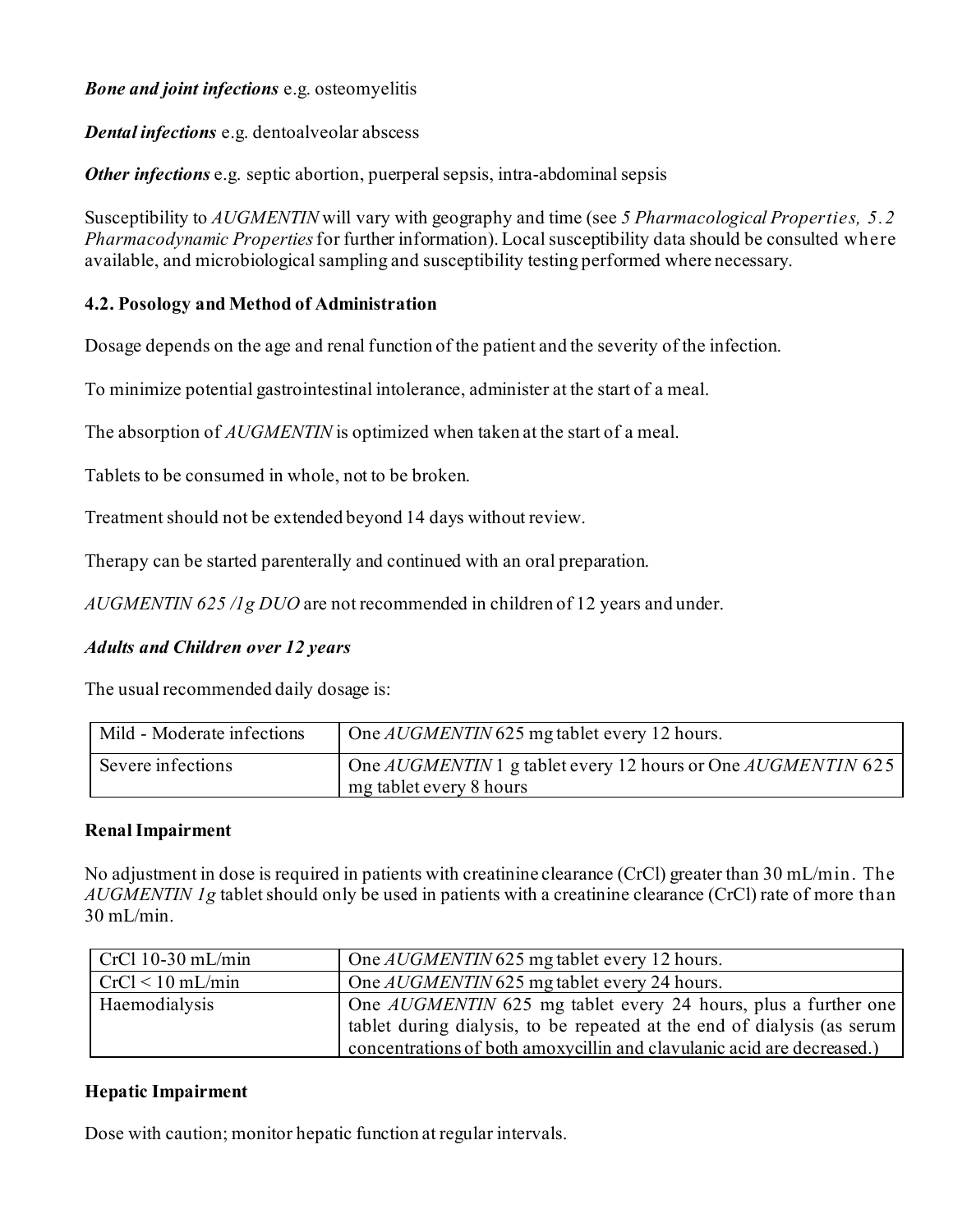## **4.3. Contraindications**

*AUGMENTIN* is contraindicated in patients with a history of hypersensitivity to beta-lactams, e.g. penicillins and cephalosporins

*AUGMENTIN* is contraindicated in patients with a previous history of *AUGMENTIN*-associated jaundice/hepatic dysfunction.

## **4.4. Special Warnings and Precautions for Use**

Before initiating therapy with *AUGMENTIN* careful enquiry should be made concerning previous hypersensitivity reactions to penicillins, cephalosporins, or other allergens.

Serious and occasionally fatal hypersensitivity reactions (including anaphylactoid and severe cutaneous adverse reactions) have been reported in patients on penicillin therapy. These reactions are more likely to occur in individuals with a history of penicillin hypersensitivity (see *4.3 Contraindications*). Hypersensitivity reactions can also progress to Kounis syndrome, a serious allergic reaction that can result in myocardial infarction. Presenting symptoms of such reactions can include chest pain occurring in association with an allergic reaction to *AUGMENTIN* (see *4.8 Undesirable effects*). If an allergic reaction occurs, *AUGMENTIN* therapy should be discontinued and appropriate alternative therapy instituted. Serious anaphylactic reactions require immediate emergency treatment with adrenaline. Oxygen, intravenous (i.v.) steroids and airway management (including intubation) may also be required.

*AUGMENTIN* should be avoided if infectious mononucleosis is suspected since the occurrence of a morbilliform rash has been associated with this condition following the use of amoxycillin.

Prolonged use may also occasionally result in overgrowth of non-susceptible organisms.

Pseudomembranous colitis has been reported with the use of antibiotics and may range in severity from mild to life-threatening. Therefore, it is important to consider its diagnosis in patients who develop diarrhoea during or after antibiotic use. If prolonged or significant diarrhoea occurs or the patient experiences abdominal cramps, treatment should be discontinued immediately and the patient investigated further*.*

Abnormal prolongation of prothrombin time [increased International Normalized Ratio (INR)] has been reported rarely in patients receiving *AUGMENTIN* and oral anticoagulants. Appropriate monitoring should be undertaken when anticoagulants are prescribed concurrently. Adjustments in the dose of oral anticoagulants may be necessary to maintain the desired level of anticoagulation.

Changes in liver function tests have been observed in some patients receiving *AUGMENTIN.* The clinical significance of these changes is uncertain. *AUGMENTIN* should be used with caution in patients with evidence of hepatic dysfunction.

Cholestatic jaundice, which may be severe, but is usually reversible, has been reported rarely. Signs and symptoms may not become apparent for up to six weeks after treatment has ceased.

In patients with renal impairment *AUGMENTIN* dosage should be adjusted as recommended in the *Posology and Method of Administration* section.

In patients with reduced urine output, crystalluria has been observed very rarely, predominantly with parenteral therapy. During the administration of high doses of amoxycillin, it is advisable to maintain adequate fluid intake and urinary output in order to reduce the possibility of amoxycillin crystalluria *(*see *4.9 Overdose)*.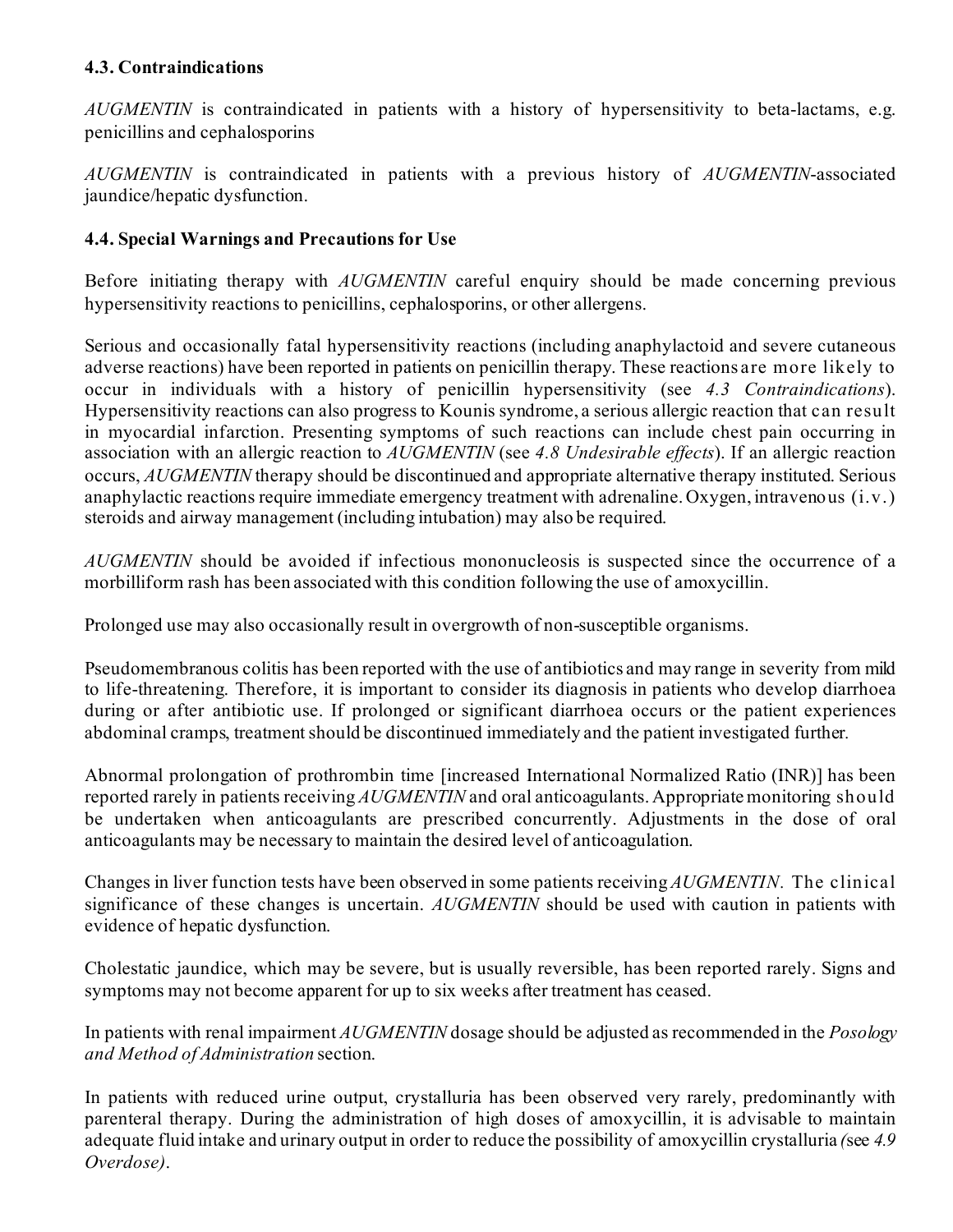### **4.5. Drug Interactions**

Concomitant use of probenecid is not recommended. Probenecid decreases the renal tubular secretion of amoxycillin. Concomitant use with *AUGMENTIN* may result in increased and prolonged blood levels of amoxycillin but not of clavulanic acid.

Concomitant use of allopurinol during treatment with amoxycillin can increase the likelihood of allergic skin reactions. There are no data on the concomitant use of *AUGMENTIN* and allopurinol.

In common with other antibiotics, *AUGMENTIN* may affect the gut flora, leading to lower oestrogen reabsorption and reduced efficacy of combined oral contraceptives.

In the literature there are rare cases of increased international normalised ratio in patients maintained on acenocoumarol or warfarin and prescribed a course of amoxycillin. If co-administration is necessary, the prothrombin time or international normalised ratio should be carefully monitored with the addition or withdrawal of *AUGMENTIN*.

In patients receiving mycophenolate mofetil, reduction in pre-dose concentration of the active metabolite mycophenolic acid of approximately 50% has been reported following commencement of oral amoxycillin plus clavulanic acid. The change in pre-dose level may not accurately represent changes in overall MPA exposure.

#### **4.6. Use in Special Populations**

#### **Pregnancy and Lactation**

Reproduction studies in animals (mice and rats at doses up to 10 times the human dose) with orally and parenterally administered *AUGMENTIN* have shown no teratogenic effects. In a single study in women with preterm, premature rupture of the foetal membrane (pPROM), it was reported that prophylactic treatment with *AUGMENTIN* may be associated with an increased risk of necrotising enterocolitis in neonates. As with all medicines, use should be avoided in pregnancy, especially during the f irst trimester, unless considered essential by the physician.

*AUGMENTIN* may be administered during the period of lactation. With the exception of the risk of sensitisation, associated with the excretion of trace quantities in breast milk, there are no known detrimental effects for the breast-fed infant.

#### **Renal Impairment**

No adjustment in dose is required in patients with creatinine clearance (CrCl) greater than 30 mL/min. The *AUGMENTIN* 1g tablet should only be used in patients with a creatinine clearance (CrCl) rate of more than 30 mL/min.

| $CrCl$ 10-30 mL/min | One <i>AUGMENTIN</i> 625 mg tablet every 12 hours.                      |
|---------------------|-------------------------------------------------------------------------|
| $CrCl < 10$ mL/min  | One <i>AUGMENTIN</i> 625 mg tablet every 24 hours.                      |
| Haemodialysis       | One <i>AUGMENTIN</i> 625 mg tablet every 24 hours, plus a further one   |
|                     | tablet during dialysis, to be repeated at the end of dialysis (as serum |
|                     | concentrations of both amoxycillin and clavulanic acid are decreased.)  |

#### **Hepatic Impairment**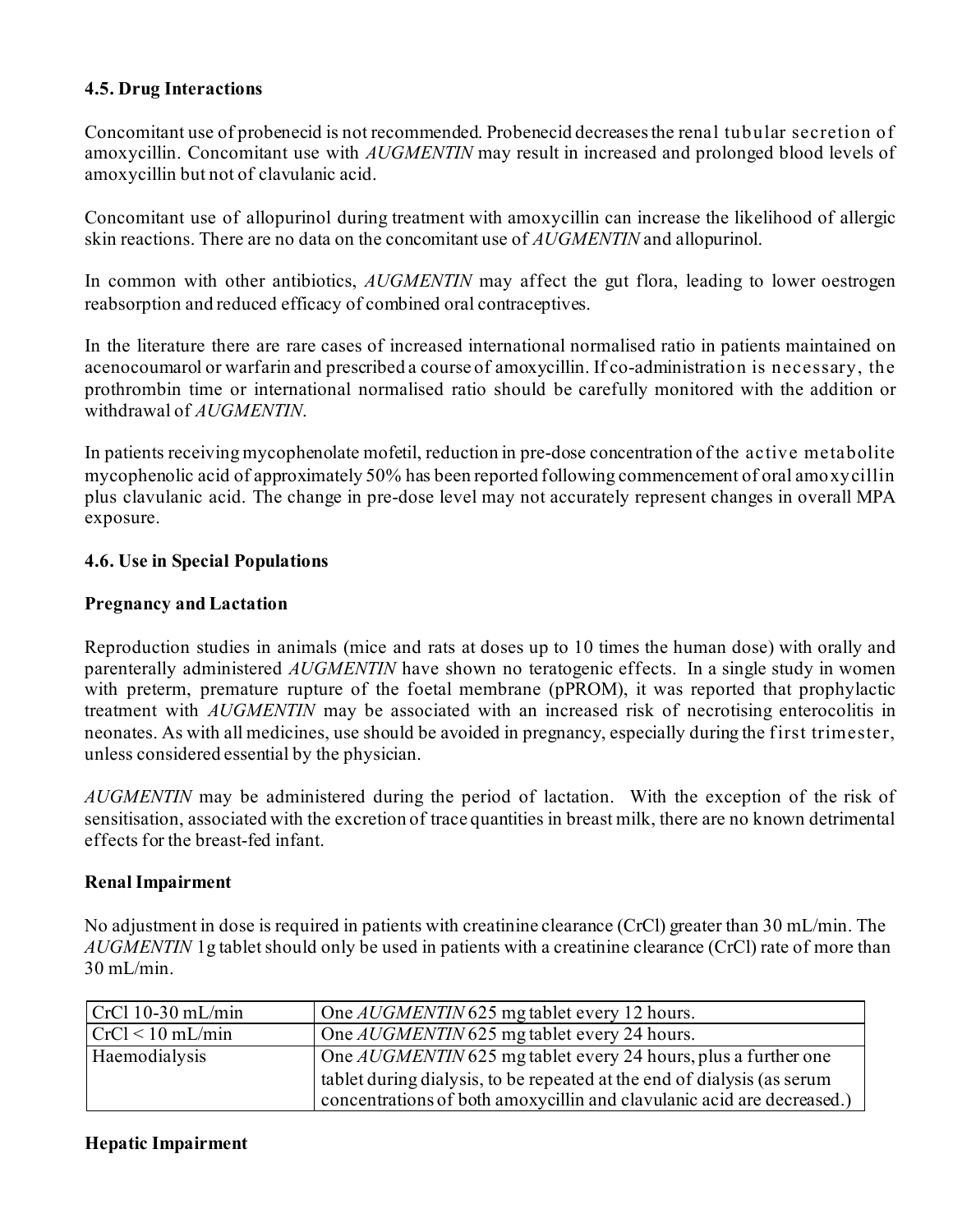Dose with caution; monitor hepatic function at regular intervals.

### **4.7. Effects on Ability to Drive and Use Machines**

Adverse effects on the ability to drive or operate machinery have not been observed.

### **4.8. Undesirable Effects**

Data from large clinical trials were used to determine the frequency of very common to rare undesirable effects. The frequencies assigned to all other undesirable effects (i.e., those occurring at  $\leq 1/10,000$ ) were mainly determined using post-marketing data and refer to a reporting rate rather than a true frequency.

The following convention has been used for the classification of frequency:

Very common  $\geq$  1/10 Common  $> 1/100$  to  $< 1/10$ Uncommon  $> 1/1000$  to  $< 1/100$ Rare  $\geq 1/10,000$  to  $\leq 1/1000$ Very rare < 1/10,000

#### *Infections and infestations:*

Common Mucocutaneous candidiasis

#### *Blood and lymphatic system disorders:*

| Rare      | Reversible leucopenia (including neutropenia) and thrombocytopenia                                       |  |
|-----------|----------------------------------------------------------------------------------------------------------|--|
| Very rare | Reversible agranulocytosis and haemolytic anaemia. Prolongation of bleeding time and<br>prothrombin time |  |

#### *Immune system disorders:*

Very rare Angioneurotic oedema, anaphylaxis, serum sickness-like syndrome, hypersensitivity vasculitis

### *Nervous system disorders:*

Uncommon Dizziness, headache

Very rare Reversible hyperactivity, aseptic meningitis, convulsions. Convulsions may occur in patients with impaired renal function or in those receiving high doses.

#### *Cardiac disorders*

Very rare Kounis syndrome (see *4.4 Special Warnings and Precautions for use*).

#### *Gastrointestinal disorders:*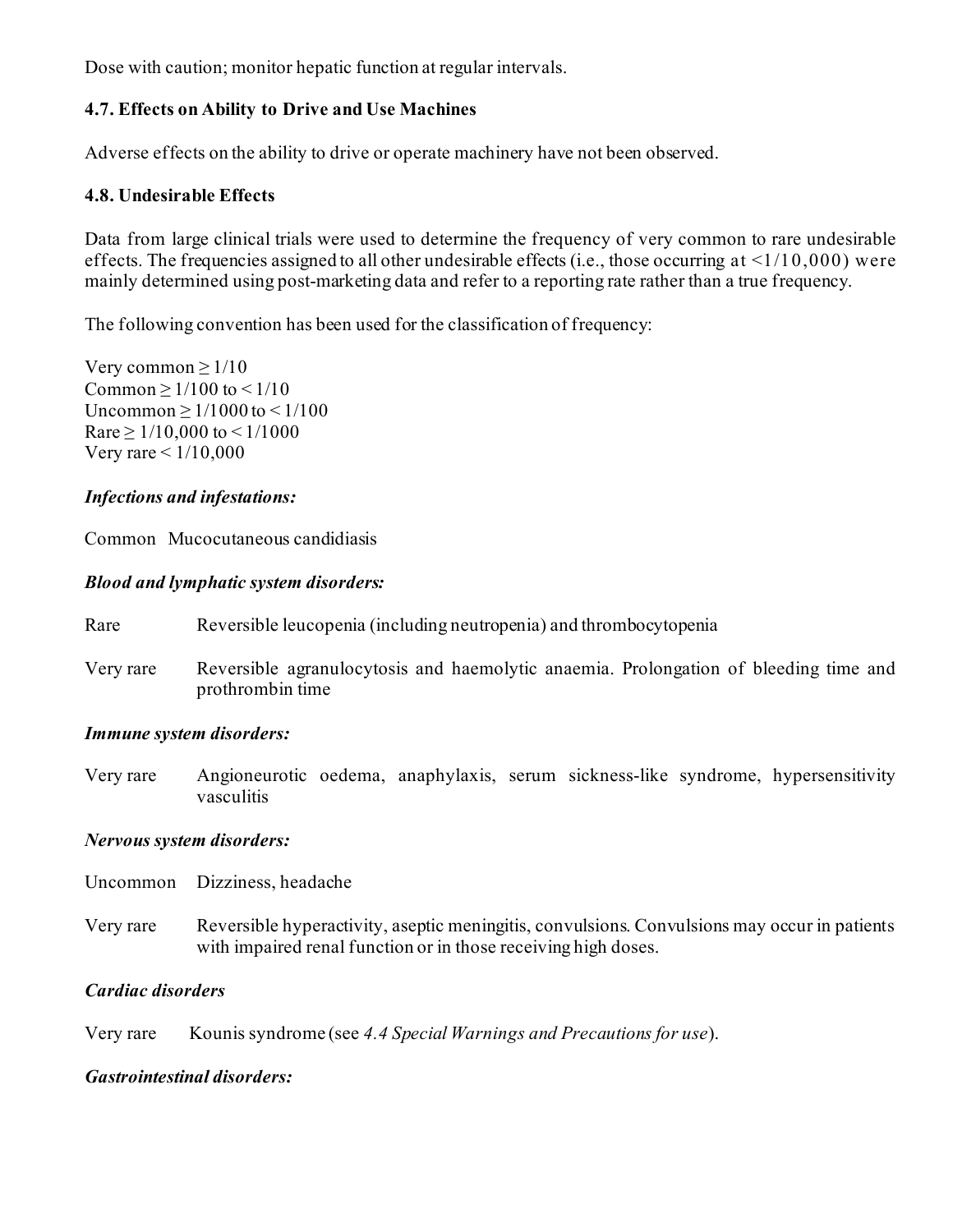### Adults:

| Very common | Diarrhoea                   |
|-------------|-----------------------------|
| Common      | Nausea, vomiting            |
| Children:   |                             |
| Common      | Diarrhoea, nausea, vomiting |

#### All populations:

Nausea is more often associated with higher oral dosages. If gastrointestinal reactions are evident, they may be reduced by taking *AUGMENTIN* at the start of a meal.

| Uncommon  | Indigestion                                                                                                                                        |
|-----------|----------------------------------------------------------------------------------------------------------------------------------------------------|
| Very rare | Antibiotic-associated colitis (including pseudomembranous colitis and haemorrhagic<br>colitis) (See 4.4 Special Warnings and Precautions for use.) |
|           | Black hairy tongue                                                                                                                                 |

### *Hepatobiliary disorders*

| Uncommon  | A moderate rise in AST and/or ALT has been noted in patients treated with beta-lactam<br>class antibiotics, but the significance of these findings is unknown. |
|-----------|----------------------------------------------------------------------------------------------------------------------------------------------------------------|
| Very rare | Hepatitis and cholestatic jaundice. These events have been noted with other penicillins<br>and cephalosporins.                                                 |

Hepatic events have been reported predominantly in males and elderly patients and may be associated with prolonged treatment. These events have been very rarely reported in children.

Signs and symptoms usually occur during or shortly after treatment but in some cases may not become apparent until several weeks after treatment has ceased. These are usually reversible. Hepatic events may be severe and in extremely rare circumstances, deaths have been reported. These have almost always occurred in patients with serious underlying disease or taking concomitant medications known to have the potential for hepatic effects.

#### *Skin and subcutaneous tissue disorders*

| Uncommon  | Skin rash, pruritus, urticaria                                                                                                                                                                                 |
|-----------|----------------------------------------------------------------------------------------------------------------------------------------------------------------------------------------------------------------|
| Rare      | Erythema multiforme                                                                                                                                                                                            |
| Very rare | Stevens-Johnson syndrome, toxic epidermal necrolysis, bullous exfoliative-dermatitis,<br>acute generalised exanthemous pustulosis (AGEP), and drug reaction with eosinophilia<br>and systemic symptoms (DRESS) |

If any hypersensitivity dermatitis reaction occurs, treatment should be discontinued.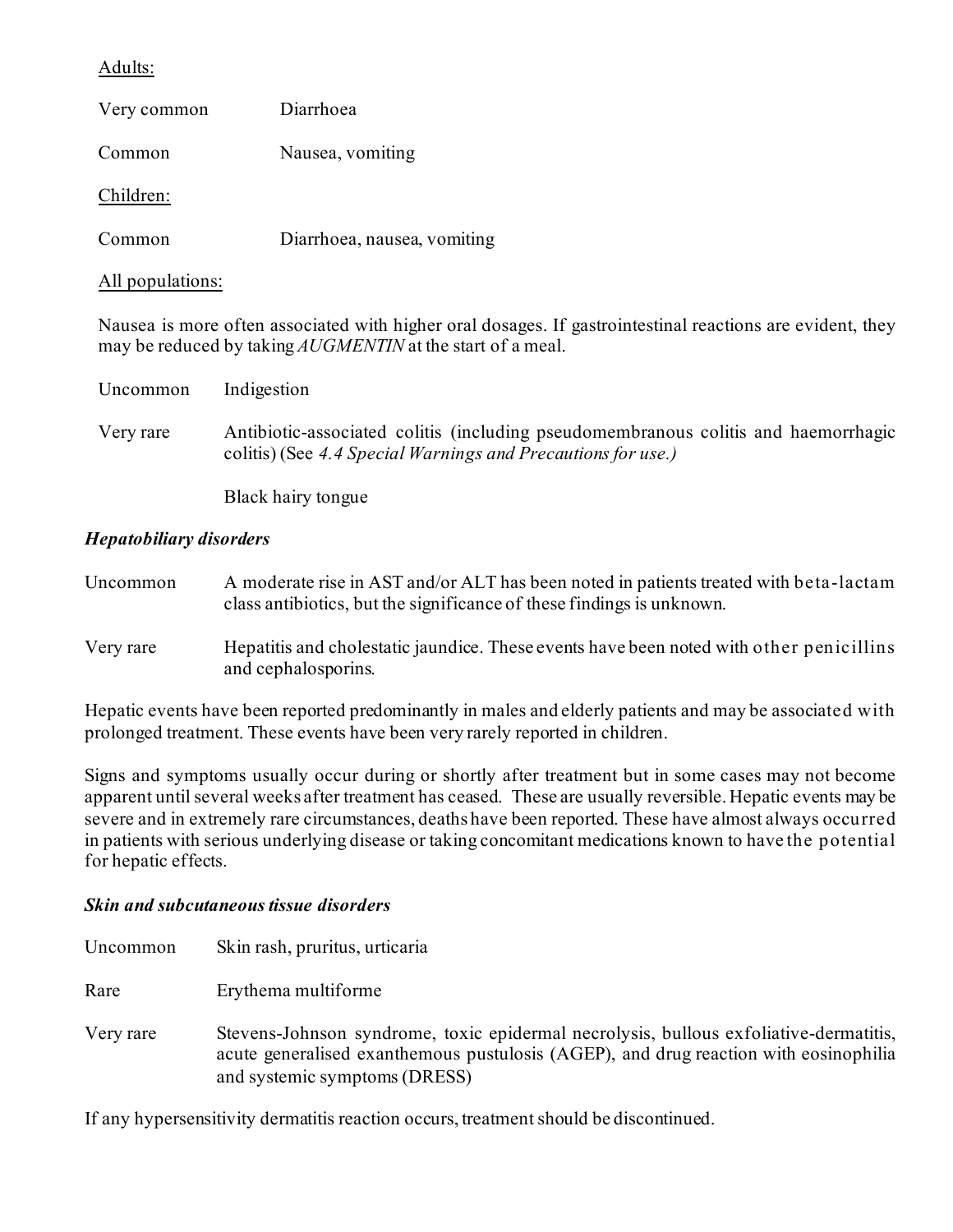### *Renal and urinary disorders*

Very rare Interstitial nephritis, crystalluria (see *4.9 Overdose*)

### **4.9. Overdose**

Gastrointestinal symptoms and disturbance of the fluid and electrolyte balances may be evident. Gastrointestinal symptoms may be treated symptomatically, with attention to the water/electrolyte balance.

Amoxycillin crystalluria, in some cases leading to renal failure, has been observed (see *4.4 Special Warnings and Precautions for Use*)*.*

*AUGMENTIN* can be removed from the circulation by haemodialysis.

### **5. PHARMACOLOGICAL PROPERTIES**

### **5.1. Mechanism of Action**

Amoxycillin is a semisynthetic antibiotic with a broad spectrum of antibacterial activity against many grampositive and gram-negative micro-organisms. Amoxycillin is, however, susceptible to degradation by betalactamases and therefore the spectrum of activity of amoxycillin alone does not include organisms which produce these enzymes.

Clavulanic acid is a beta-lactam, structurally related to the penicillins, which possesses the ability to inactivate a wide range of beta-lactamase enzymes commonly found in micro-organisms resistant to penicillins and cephalosporins. In particular, it has good activity against the clinically important plasmid mediated beta-lactamases frequently responsible for transferred drug resistance. It is generally less effective against chromosomally-mediated type 1 beta-lactamases.

The presence of clavulanic acid in amoxycillin-clavulanate formulations protects amoxycillin from degradation by beta-lactamase enzymes and effectively extends the antibacterial spectrum of amoxycillin to include many bacteria normally resistant to amoxycillin and other penicillins and cephalosporins. Thus amoxycillin-clavulanate possesses the distinctive properties of a broad spectrum antibiotic and a betalactamase inhibitor.

#### **5.2. Pharmacodynamic Properties**

#### ATC code:J01CR02.

Pharmacotherapeutic group: Combinations of penicillins, incl. beta-lactamase inhibitors.

Resistance to many antibiotics is caused by bacterial enzymes which destroy the antibiotic before it can act on the pathogen. The clavulanate in *AUGMENTIN* anticipates this defence mechanism by blocking the betalactamase enzymes, thus rendering the organisms susceptible to amoxycillin's rapid bactericidal effect at concentrations readily attainable in the body. Clavulanate by itself has little antibacterial activity; however, in association with amoxycillin as *AUGMENTIN* it produces an antibiotic agent of broad spectrum with wide application in hospital and general practice.

In the list below, organisms are categorised according to their in *vitro* susceptibility to *AUGMENTIN*.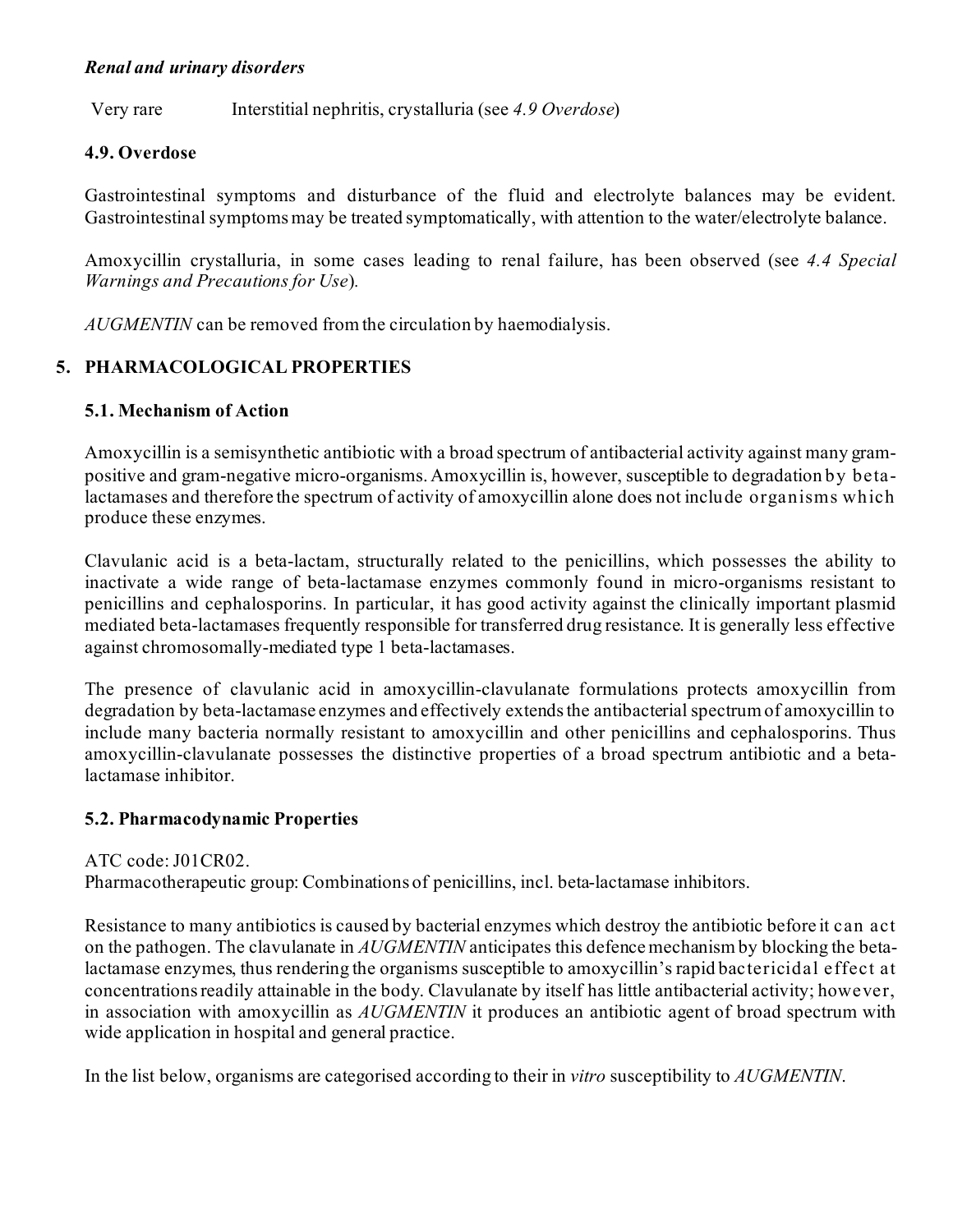# *In vitro* **susceptibility of micro-organisms to** *AUGMENTIN*

Where clinical efficacy of *AUGMENTIN* has been demonstrated in clinical trials this is indicated with an asterisk (\*).

Organisms that do not produce beta-lactamase are identified (with †). If an isolate is susceptible to amoxycillin, it can be considered susceptible to *AUGMENTIN*.

| <b>Commonly susceptible species</b>                         |
|-------------------------------------------------------------|
| Gram-positive aerobes:                                      |
| Bacillius anthracis                                         |
| Enterococcus faecalis                                       |
| Listeria monocytogenes                                      |
| Nocardia asteroides                                         |
| Streptococcus pyogenes*/                                    |
| Streptococcus agalactiae*†                                  |
| Streptococcus spp. (other beta-hemolytic)*†                 |
| Staphylococcus aureus (methicillin susceptible)*            |
| Staphylococcus saprophyticus (methicillin susceptible)      |
| Coagulase negative staphylococcus (methicillin susceptible) |
| Gram-negative aerobes:                                      |
| Bordetella pertussis                                        |
| Haemophilus influenzae*                                     |
| Haemophilus parainfluenzae                                  |
| Helicobacter pylori                                         |
| Moraxella catarrhalis*                                      |
| Neisseria gonorrhoeae                                       |
| Pasteurella multocida                                       |
| Vibrio cholerae                                             |
| Other:                                                      |
| Borrelia burgdorferi                                        |
| Leptospira ictterohaemorrhagiae                             |
| Treponema pallidum                                          |
| Gram positive anaerobes:                                    |
| Clostridium spp.                                            |
| Peptococcus niger                                           |
| Peptostreptococcus magnus                                   |
| Peptostreptococcus micros                                   |
| Peptostreptococcus spp.                                     |
| Gram-negative anaerobes:                                    |
| Bacteroides fragilis                                        |
| Bacteroides spp.                                            |
| Capnocytophaga spp.                                         |
| Eikenella corrodens                                         |
| Fusobacterium nucleatum                                     |
| Fusobacterium spp.                                          |
| Porphyromonas spp.                                          |
| Prevotella spp.                                             |
| Species for which acquired resistance may be a problem      |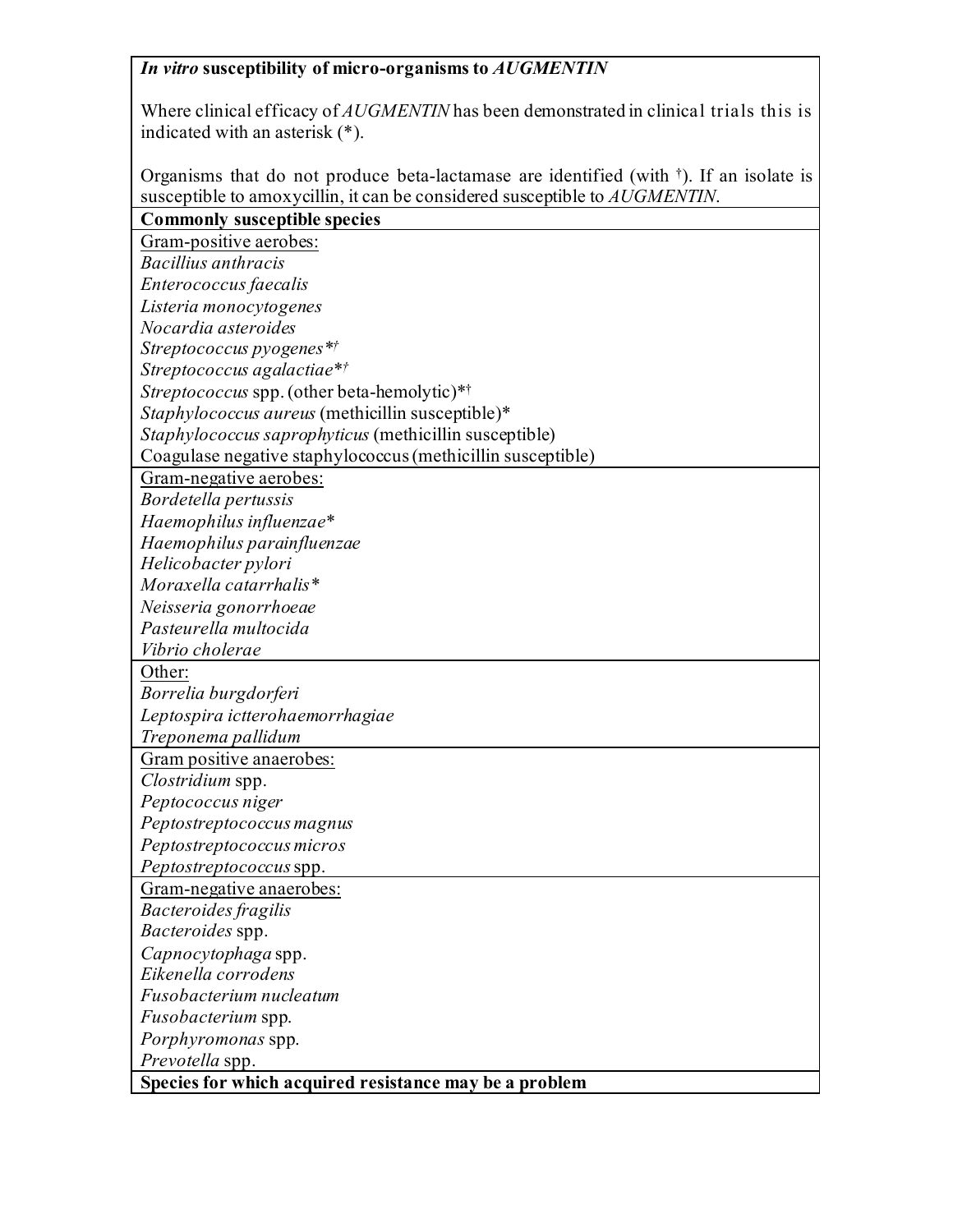| Gram-negative aerobes:                |
|---------------------------------------|
| Escherichia coli*                     |
| Klebsiella oxytoca                    |
| Klebsiella pneumoniae*                |
| Klebsiella spp.                       |
| Proteus mirabilis                     |
| Proteus vulgaris                      |
| Proteus spp.                          |
| Salmonella spp.                       |
| Shigella spp.                         |
| Gram-positive aerobes:                |
| Corynebacterium spp.                  |
| Enterococcus faecium                  |
| Streptococcus pneumoniae*†            |
| Viridans group streptococcus          |
| <b>Inherently resistant organisms</b> |
| Gram-negative aerobes:                |
| Acinetobacter spp.                    |
| Citrobacter freundii                  |
| Enterobacter spp.                     |
| Hafnia alvei                          |
| Legionella pneumophila                |
| Morganella morganii                   |
| Providencia spp.                      |
| Pseudomonas spp.                      |
| Serratia spp.                         |
| Stenotrophomas maltophilia            |
| Yersinia enterolitica                 |
| Others:                               |
| Chlamydia pneumoniae                  |
| Chlamydia psittaci                    |
| Chlamydia spp.                        |
| Coxiella burnetti                     |
| Mycoplasma spp.                       |

## **5.3. Pharmacokinetic Properties**

The pharmacokinetics of the two components of *AUGMENTIN* are closely matched. Peak serum levels of both occur about 1 hour after oral administration. Absorption of *AUGMENTIN* is optimised at the start of a meal.

Doubling the dosage of *AUGMENTIN* approximately doubles the serum levels achieved.

Both clavulanate and amoxycillin have low levels of serum binding; about 70% remains free in the serum.

# **6. NONCLINICAL PROPERTIES**

## **6.1. Animal Toxicology and Pharmacology**

No further information of relevance.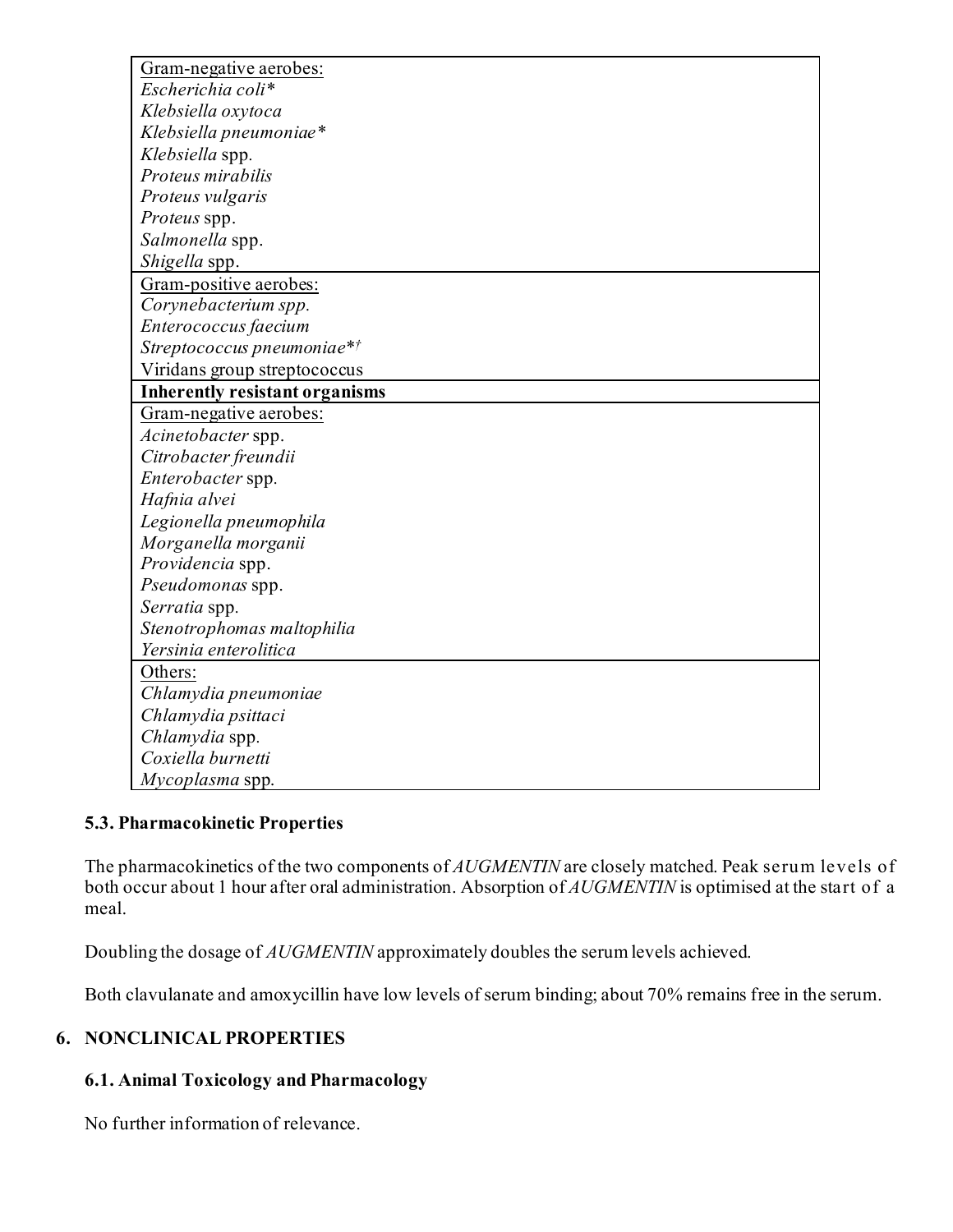# **7. DESCRIPTION**

## **General Description**

*AUGMENTIN* (beta-lactam antibacterial penicillin coformulated with a beta- lactamase inhibitor) is an antibiotic agent with a notably broad spectrum of activity against the commonly occurring bacterial pathogens in general practice and hospital. The beta-lactamase inhibitory action of clavulanate extends the spectrum of amoxycillin to embrace a wider range of organisms, including many resistant to other betalactam antibiotics.

## **Chemical Structure**

*AUGMENTIN* is a coformulation of amoxycillin trihydrate and potassium clavulanate.

## *Amoxycillin trihydrate*

| Chemical name           | $(2S, 5R, 6R)$ -6- $[(R)$ - $(-)$ -2-amino-2- $(p$ -hydroxyphenyl) acetamido]-3,3-dimethyl-<br>7-oxo-4-thia-1-azabicyclo[3.2.0]heptane-2-carboxylic acid trihydrate. |
|-------------------------|----------------------------------------------------------------------------------------------------------------------------------------------------------------------|
| Structural formula      | CO <sub>2</sub> H<br>CH,<br>.3H <sub>2</sub> O<br>HО                                                                                                                 |
| Molecular formula       | $C_{16}H_{19}N_3O_5S\cdot 3H_2O$                                                                                                                                     |
| Relative molecular mass | 365.4 (anhydrous)<br>419.4 (trihydrate form)                                                                                                                         |

### *Potassium clavulanate*

| Chemical name           | Potassium $(Z)$ - $(2R,5R)$ -3- $(2-hydroxyethy$ lidene)-7-oxo-4-<br>oxa-1-azabicyclo <sup>[3.2.0]</sup> heptane-2-carboxylate. |
|-------------------------|---------------------------------------------------------------------------------------------------------------------------------|
| Structural formula      | <b>COOK</b><br>H<br>O<br><b>CH<sub>2</sub>OH</b>                                                                                |
| Molecular formula       | CsH8NO5K                                                                                                                        |
| Relative molecular mass | 237.3 (as the potassium salt)<br>199.2 (as the free acid)                                                                       |

Excipients:

*AUGMENTIN 625 DUO***:** Magnesium stearate, colloidal anhydrous silica, sodium starch glycollate, microcrystalline cellulose, Opaspray KI-7000/ Titanium Dioxide suspension, ethylcellulose, propylene glycol, hydroxypropyl methyl cellulose, methylene chloride, methanol and activated dimethicone.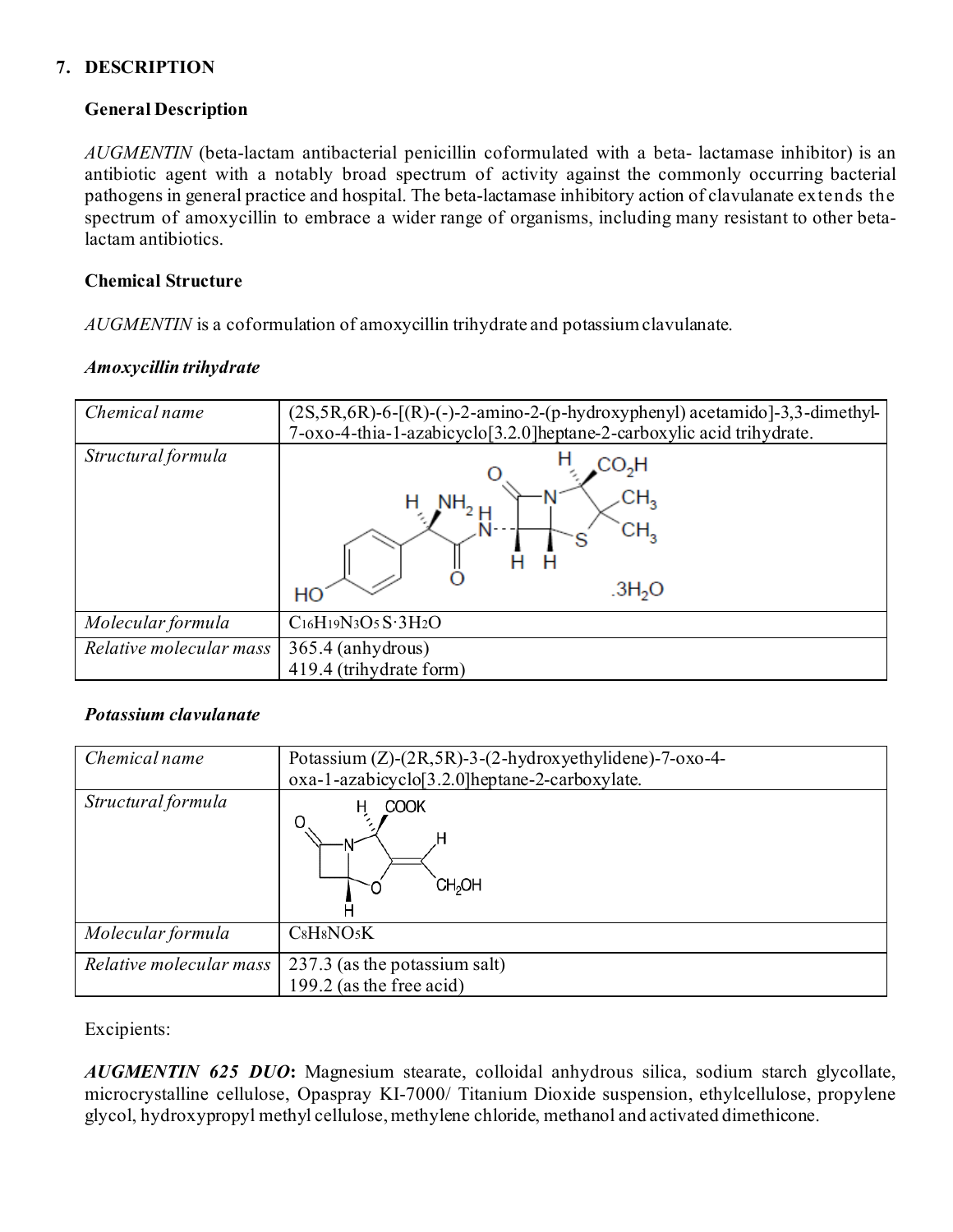*AUGMENTIN 1g DUO***:** Magnesium stearate, colloidal silicon dioxide, sodium starch glycollate, microcrystalline cellulose, Opaspray KI-7000/Titanium Dioxide suspension, ethylcellulose, propylene glycol, hydroxypropyl methyl cellulose, methylene chloride, methanol and activated dimethicone.

# **8. PHARMACEUTICAL PARTICULARS**

## **8.1. Incompatibilities**

There are no relevant data available.

## **8.2. Shelf Life**

The expiry date is indicated on the label and packaging.

## **8.3. Packaging Information**

Aluminium strips

## **8.4. Storage and Handling Information**

Store protected from moisture at a temperature not exceeding 25°C.

Keep out of reach of children.

There are no special requirements for use and handling of this product

# **9. PATIENT COUNSELLING INFORMATION**

Registered Medical Practitioners may counsel their patients (and/or patient's caregiver as applicable) about the special warnings and precautions for use, drug interactions, undesirable effects, and any relevant contraindications of *AUGMENTIN 625 / 1g DUO*. Patients (and/or patient's caregiver) may also be informed about posology, method of administration and storage/handling information as applicable.

# **10. DETAILS OF MANUFACTURER**

The Manufacturing Site details are mentioned on the label and packaging.

**For further information, please contact:** GlaxoSmithKline Pharmaceuticals Limited. **Registered Office:** Dr. Annie Besant Road, Worli, Mumbai 400 030, India.

# **11. DETAILS OF PERMISSION OR LICENSE NUMBER WITH DATE**

Manufacturing License number is indicated on the label and packaging.

# **12. DATE OF REVISION**

### **20-MAY-2022**

*Trade marks are owned by or licensed to the GSK group of companies.*